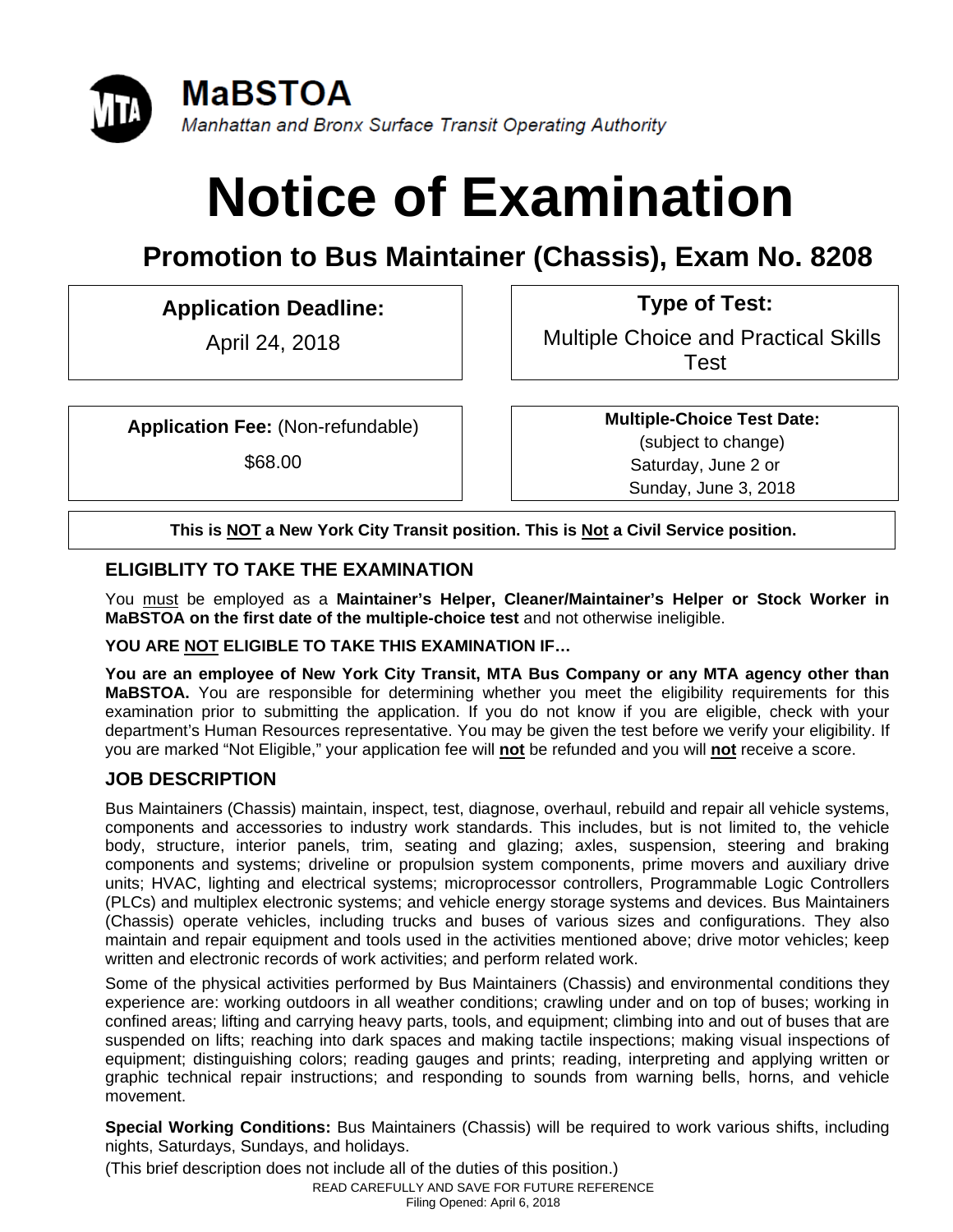#### **SALARY**

The current minimum salary is \$30.0609 per hour for a 40-hour work week increasing to \$35.3657 in the sixth year. These rates are subject to change.

## **REQUIREMENTS TO BE PROMOTED**

**Probation Completed:** To be promoted from the eligible list resulting from this examination, you must have completed your probationary period in the eligible title as indicated in the "Eligibility to Take Examination" section above.

**Driver License Requirement:** At the time of promotion, you must possess either:

- 1. A Class B Commercial Driver License valid in the State of New York with a passenger endorsement and no disqualifying restrictions; or
- 2. A Motor Vehicle Driver License valid in the State of New York and a Learner Permit for a Class B Commercial Driver License valid in the State of New York with a passenger endorsement and no disqualifying restrictions.

If you qualify under "2" above, your promotion will be subject to the receipt of a Class B Commercial Driver License valid in the State of New York with a passenger endorsement and no restrictions at the end of a special training course in bus operation. If you fail to successfully complete the special training course in bus operation, including the receipt of a Class B Commercial Driver License valid in the State of New York with a passenger endorsement and no restrictions, you will be returned to your previous title. If you have serious moving violations, a license suspension or an accident record, you may be disqualified.

The Class B Commercial Driver License with passenger endorsement and no disqualifying restrictions must be maintained for the duration of your employment.

**Medical Requirement:** Medical guidelines have been established for the position of Bus Maintainer Chassis. You will be examined to determine whether you can perform the essential functions of the position of Bus Maintainer Chassis. Where appropriate, a reasonable accommodation will be provided for a person with a disability to enable him or her to perform the essential functions of the job.

**Drug Screening Requirement:** You must pass a drug screening in order to be promoted, and if promoted, you will be subject to random drug and alcohol tests for the duration of your employment. Additionally, if you have tested positive on a drug or alcohol test or had a refusal to test during pre-employment or while employed by a Federal DOT-regulated employer during the applicable period, you must have completed the Substance Abuse Professional (SAP) process required by federal law in order to be promoted to this safetysensitive position.

**Pre-Promotional Evaluation:** All promotions are subject to pre-promotional evaluations.

## **HOW TO SUBMIT AN APPLICATION AND PAY THE APPLICATION FEE**

**You must apply online** for this examination by the last day of the application period unless you are requesting a Fee Waiver. Applicants who wish to request a Fee Waiver should refer to the "How to Submit an Application When Requesting a Fee Waiver" section below.

#### **Online Applications:**

- 1. Apply using the "BSC" employee portal at: www.mymta.info by the last day of the application period.
- 2. You must pay the application fee via payroll deduction. Applicants who request a fee waiver must apply by mail.
- 3. You will be given a confirmation number after you submit your application and authorize the payroll deduction.

Computers with internet access are available on a limited basis at branches of the New York Public Library, the Brooklyn Public Library and the Queens Library to patrons with a valid library card.

#### **HOW TO SUBMIT AN APPLICATION WHEN REQUESTING A FEE WAIVER**

Applicants who wish to request a Fee Waiver must obtain an *Application* in person at the MTA NYC Transit Exam Information Center (as indicated below) and must submit the *Application* by mail **by the last day of the application period**.

MTA New York City Transit will not accept applications in person. Additional information on requesting an application fee waiver is available with the *Application*.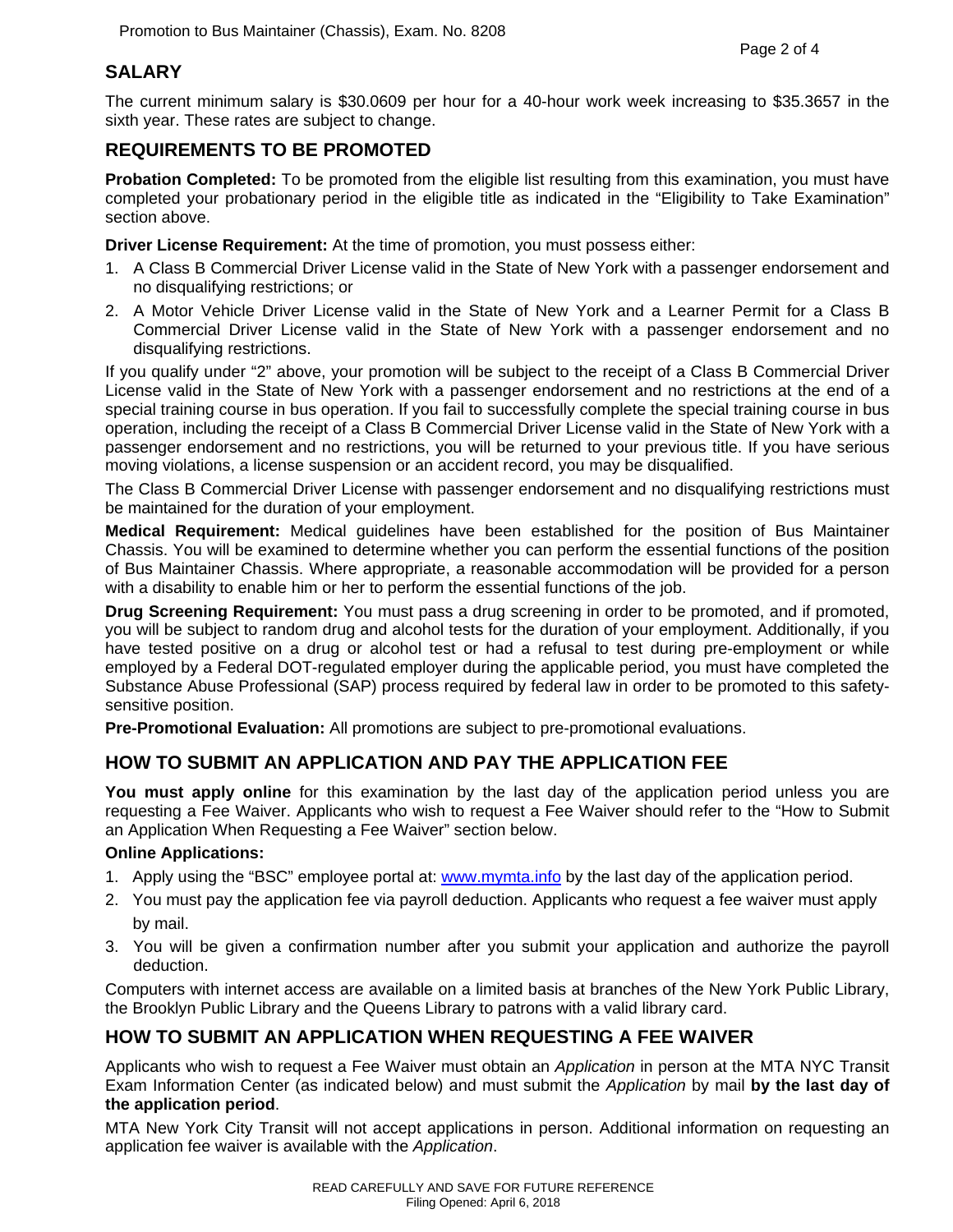#### **HOW TO SUBMIT AN APPLICATION WHEN REQUESTING A FEE WAIVER (continued)**

#### **MTA NYC Transit Exam Information Center**

Open Monday through Friday, from 9 AM to 3 PM, in the lobby at 180 Livingston Street, Brooklyn, New York. Directions: take the A, C, F, or R trains to the Jay Street-Metro Tech Station, or the 2, 3, or G train to the Hoyt Street Station.

#### **ADMISSION LETTER**

You should receive an *Admission Letter* in the mail about 10 days before the first date of the multiple-choice test. If you do not receive an *Admission Letter* at least 4 days before this date, you may obtain a duplicate letter at the MTA Exam Information Center (as indicated above). A paper copy of the *Admission Letter* is your ticket for admission to the test.

Employees **must** keep their official mailing address **up to date.** Only the address on file with the MTA Business Service Center will be used to mail correspondence, including the *Admission Letter.*

#### **THE TEST**

You will be given a qualifying multiple-choice test and a competitive practical skills test. You must achieve a score of at least 70% to pass each test. Your score on the practical skills test will determine 90% of your final score. Your seniority will determine the remaining 10%. You must pass the qualifying multiple-choice and practical skills tests to have your seniority credited. Only those who pass the qualifying multiple-choice test will be called to take the practical skills test.

The qualifying multiple-choice test may include questions on: the maintenance, troubleshooting and repair of buses, automobiles and trucks, including their engines, transmissions, running gears, air-conditioning, and electrical and mechanical accessories; proper selection and use of materials, machinery and tools of the trade; safe and efficient work practices; reading and interpreting specifications and drawings; related mathematical calculations; record keeping; and other related areas.

The competitive practical skills test may be designed to measure your ability to use tools; read schematics; install, repair, and adjust vehicle components; and troubleshoot and repair electrical components using meters and other equipment.

#### **TEST ADMINISTRATION GUIDELINES**

**Warning**: You are not permitted to enter the test site with cellular phones, beepers, pagers, cameras, portable media players, or other electronic devices. Calculators are **not** permitted. Electronic devices with an alphabetic keyboard or with word processing or data recording capabilities, such as planners, organizers, etc. are prohibited. If you use any of these devices in the building at any time before, during or after the test, you may not receive your test results, your score may be nullified, and your application fee will not be refunded.

You may not have any other person, including children, present with you while you are being processed for or taking the test and no one may wait for you inside of the test site while you are taking the multiple-choice test.

**Required Identification:** You must present your MaBSTOA ID when you arrive to take each respective test.

**Leaving**: You must leave the test site once you finish the multiple-choice test. If you leave the test site after being fingerprinted, but before completing the test, you will not be permitted to re-enter. If you disregard this instruction and re-enter the test site, you may not receive your test results, your test score may be nullified, and your application fee will not be refunded.

#### **THE TEST RESULTS**

If you pass the qualifying multiple-choice and practical tests and are marked eligible, your name will be placed in final score order on an eligible list and you will be given a list number. You will be notified by mail of your test results. If you meet all requirements and conditions, you will be considered for promotion when your name is reached on the eligible list. The eligible list for this exam may remain in effect up to 4 years from the date it is established.